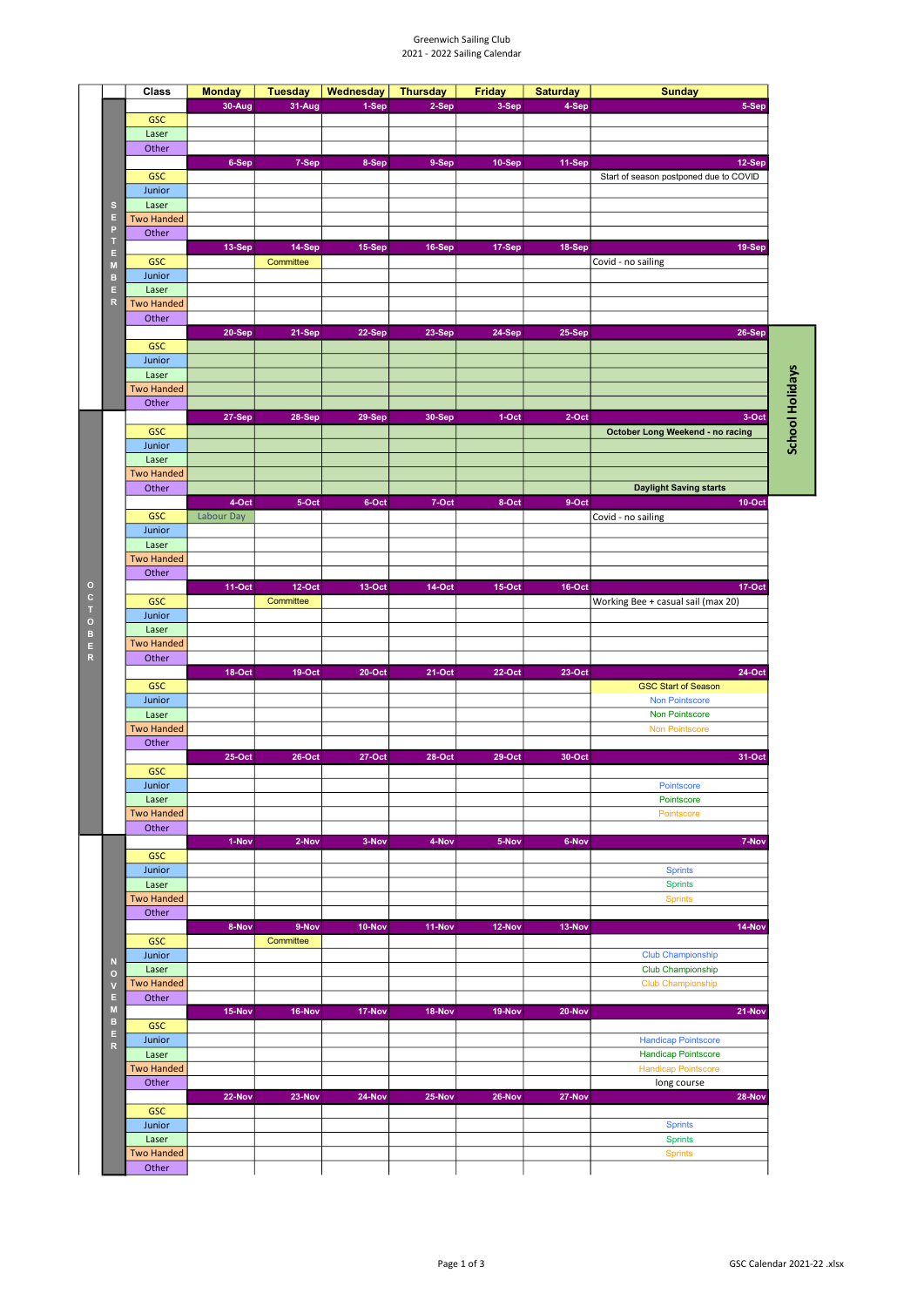## Greenwich Sailing Club 2021 - 2022 Sailing Calendar

|                         |                            | 29-Nov                                                          | 30-Nov              | 1-Dec                | 2-Dec      | 3-Dec  | 4-Dec                | 5-Dec                                         |                        |
|-------------------------|----------------------------|-----------------------------------------------------------------|---------------------|----------------------|------------|--------|----------------------|-----------------------------------------------|------------------------|
|                         | <b>GSC</b>                 |                                                                 |                     |                      |            |        |                      |                                               |                        |
|                         | Junior                     |                                                                 |                     |                      |            |        |                      | <b>Club Championship</b><br>Club Championship |                        |
|                         | Laser<br><b>Two Handed</b> |                                                                 |                     |                      |            |        |                      | <b>Club Championship</b>                      |                        |
|                         | Other                      |                                                                 |                     |                      |            |        |                      |                                               |                        |
|                         |                            | 6-Dec                                                           | 7-Dec               | 8-Dec                | 9-Dec      | 10-Dec | 11-Dec               | 12-Dec                                        |                        |
|                         | <b>GSC</b>                 |                                                                 |                     |                      |            |        |                      | <b>Christmas Dinner</b>                       |                        |
|                         | Junior                     |                                                                 |                     |                      |            |        |                      | <b>Non Pointscore</b>                         |                        |
|                         | Laser                      |                                                                 |                     |                      |            |        |                      | Non Pointscore                                |                        |
|                         | <b>Two Handed</b>          |                                                                 |                     |                      |            |        |                      | Non Pointscore                                |                        |
|                         | Other                      |                                                                 |                     |                      |            |        |                      |                                               |                        |
|                         | <b>GSC</b>                 | 13-Dec                                                          | 14-Dec<br>Committee | 15-Dec               | 16-Dec     | 17-Dec | 18-Dec               | 19-Dec<br>No sailing                          |                        |
|                         | Junior                     |                                                                 |                     |                      |            |        |                      |                                               |                        |
|                         | Laser                      |                                                                 |                     |                      |            |        |                      |                                               |                        |
|                         | <b>Two Handed</b>          |                                                                 |                     |                      |            |        |                      |                                               |                        |
|                         | Other                      |                                                                 |                     |                      |            |        |                      |                                               |                        |
|                         |                            | 20-Dec                                                          | 21-Dec              | 22-Dec               | 23-Dec     | 24-Dec | 25-Dec               | 26-Dec                                        |                        |
|                         | <b>GSC</b>                 |                                                                 |                     |                      |            |        | <b>Christmas</b>     | <b>Boxing Day</b>                             |                        |
|                         | Junior<br>Laser            |                                                                 |                     |                      |            |        |                      | No sailing                                    |                        |
|                         | <b>Two Handed</b>          |                                                                 |                     |                      |            |        |                      |                                               |                        |
|                         | Other                      |                                                                 |                     |                      |            |        |                      |                                               |                        |
|                         |                            | 27-Dec                                                          | 28-Dec              | 29-Dec               | 30-Dec     | 31-Dec | 1-Jan                | $2-Jan$                                       | <b>School Holidays</b> |
|                         | <b>GSC</b>                 | Additional day   Additional day<br>for Christmas for Boxing Day |                     |                      |            |        | <b>New Years Day</b> | No sailing                                    |                        |
|                         | Junior                     |                                                                 |                     |                      |            |        |                      |                                               |                        |
|                         | Laser                      |                                                                 |                     |                      |            |        |                      |                                               |                        |
|                         | <b>Two Handed</b>          |                                                                 |                     |                      |            |        |                      |                                               |                        |
|                         | Other                      | 3-Jan                                                           |                     |                      |            |        |                      |                                               |                        |
|                         | <b>GSC</b>                 |                                                                 | 4-Jan               | 5-Jan                | 6-Jan      | 7-Jan  | 8-Jan                | 9-Jan<br>No sailing                           |                        |
|                         | Junior                     |                                                                 |                     |                      |            |        |                      |                                               |                        |
|                         | Laser                      |                                                                 |                     |                      |            |        |                      |                                               |                        |
|                         | <b>Two Handed</b>          |                                                                 |                     |                      |            |        |                      |                                               |                        |
|                         | Other                      |                                                                 |                     |                      |            |        |                      |                                               |                        |
|                         | <b>GSC</b>                 | $10 - Jan$                                                      | 11-Jan              | $12$ -Jan            | 13-Jan     | 14-Jan | $15 - Jan$           | 16-Jan                                        | <b>School Holidays</b> |
|                         | Junior                     |                                                                 |                     |                      |            |        |                      | <b>Sprints</b>                                |                        |
| $\mathsf{J}$            | Laser                      |                                                                 |                     |                      |            |        |                      | <b>Sprints</b>                                |                        |
| $\overline{A}$          | <b>Two Handed</b>          |                                                                 |                     |                      |            |        |                      | <b>Sprints</b>                                |                        |
| N<br>U                  | Other                      |                                                                 |                     |                      |            |        |                      |                                               |                        |
| $\overline{\mathbf{A}}$ |                            | 17-Jan                                                          | 18-Jan              | $19 - Jan$           | $20 - Jan$ | 21-Jan | $22 - Jan$           | $23 - Jan$                                    |                        |
| $\mathsf R$<br>Y        | <b>GSC</b>                 | LTS                                                             | LTS                 | LTS                  |            |        |                      | <b>Non Pointscore</b>                         |                        |
|                         | Junior<br>Laser            |                                                                 |                     |                      |            |        |                      | Non Pointscore                                |                        |
|                         | <b>Two Handed</b>          |                                                                 |                     |                      |            |        |                      | <b>Non Pointscore</b>                         |                        |
|                         | Other                      |                                                                 |                     |                      |            |        |                      |                                               |                        |
|                         |                            | $24$ -Jan                                                       | $25 - Jan$          | $26 - Jan$           | 27-Jan     | 28-Jan | 29-Jan               | 30-Jan                                        |                        |
|                         | <b>GSC</b>                 |                                                                 |                     | <b>Australia Day</b> |            |        |                      | Start Summer season                           |                        |
|                         | Junior<br>Laser            |                                                                 |                     |                      |            |        |                      | Pointscore<br>Pointscore                      |                        |
|                         | <b>Two Handed</b>          |                                                                 |                     |                      |            |        |                      | Pointscore                                    |                        |
|                         | Other                      |                                                                 |                     |                      |            |        |                      |                                               |                        |
|                         |                            | $31 - Jan$                                                      | 1-Feb               | 2-Feb                | 3-Feb      | 4-Feb  | 5-Feb                | 6-Feb                                         |                        |
|                         | <b>GSC</b>                 |                                                                 |                     |                      |            |        |                      |                                               |                        |
|                         | Junior                     |                                                                 |                     |                      |            |        |                      | <b>Club Championship</b>                      |                        |
|                         | Laser                      |                                                                 |                     |                      |            |        |                      | Club Championship                             |                        |
|                         |                            |                                                                 |                     |                      |            |        |                      |                                               |                        |
|                         | <b>Two Handed</b>          |                                                                 |                     |                      |            |        |                      | Club Championship                             |                        |
|                         | Other                      | Aus Day<br>7-Feb                                                | 8-Feb               | 9-Feb                | 10-Feb     | 11-Feb | 12-Feb               | long course<br>13-Feb                         |                        |
|                         | <b>GSC</b>                 |                                                                 | Committee           |                      |            |        |                      |                                               |                        |
|                         | Junior                     |                                                                 |                     |                      |            |        |                      | <b>Sprints</b>                                |                        |
|                         | Laser                      |                                                                 |                     |                      |            |        |                      | <b>Sprints</b>                                |                        |
|                         | <b>Two Handed</b>          |                                                                 |                     |                      |            |        |                      | <b>Sprints</b>                                |                        |
|                         | Other                      |                                                                 |                     |                      |            |        |                      |                                               |                        |
|                         |                            | 14-Feb                                                          | 15-Feb              | 16-Feb               | 17-Feb     | 18-Feb | 19-Feb               | 20-Feb                                        |                        |
|                         | <b>GSC</b><br>Junior       |                                                                 |                     |                      |            |        |                      | <b>Handicap Pointscore</b>                    |                        |
|                         | Laser                      |                                                                 |                     |                      |            |        |                      | <b>Handicap Pointscore</b>                    |                        |
|                         | <b>Two Handed</b>          |                                                                 |                     |                      |            |        |                      | <b>Handicap Pointscore</b>                    |                        |
|                         | Other                      |                                                                 |                     |                      |            |        |                      |                                               |                        |
|                         |                            | 21-Feb                                                          | 22-Feb              | 23-Feb               | 24-Feb     | 25-Feb | 26-Feb               | 27-Feb                                        |                        |
|                         | <b>GSC</b>                 |                                                                 |                     |                      |            |        |                      |                                               |                        |
|                         | Junior                     |                                                                 |                     |                      |            |        |                      | <b>Club Championship</b>                      |                        |
|                         | Laser<br><b>Two Handed</b> |                                                                 |                     |                      |            |        |                      | Club Championship<br>Club Championship        |                        |

D E C E M B E R